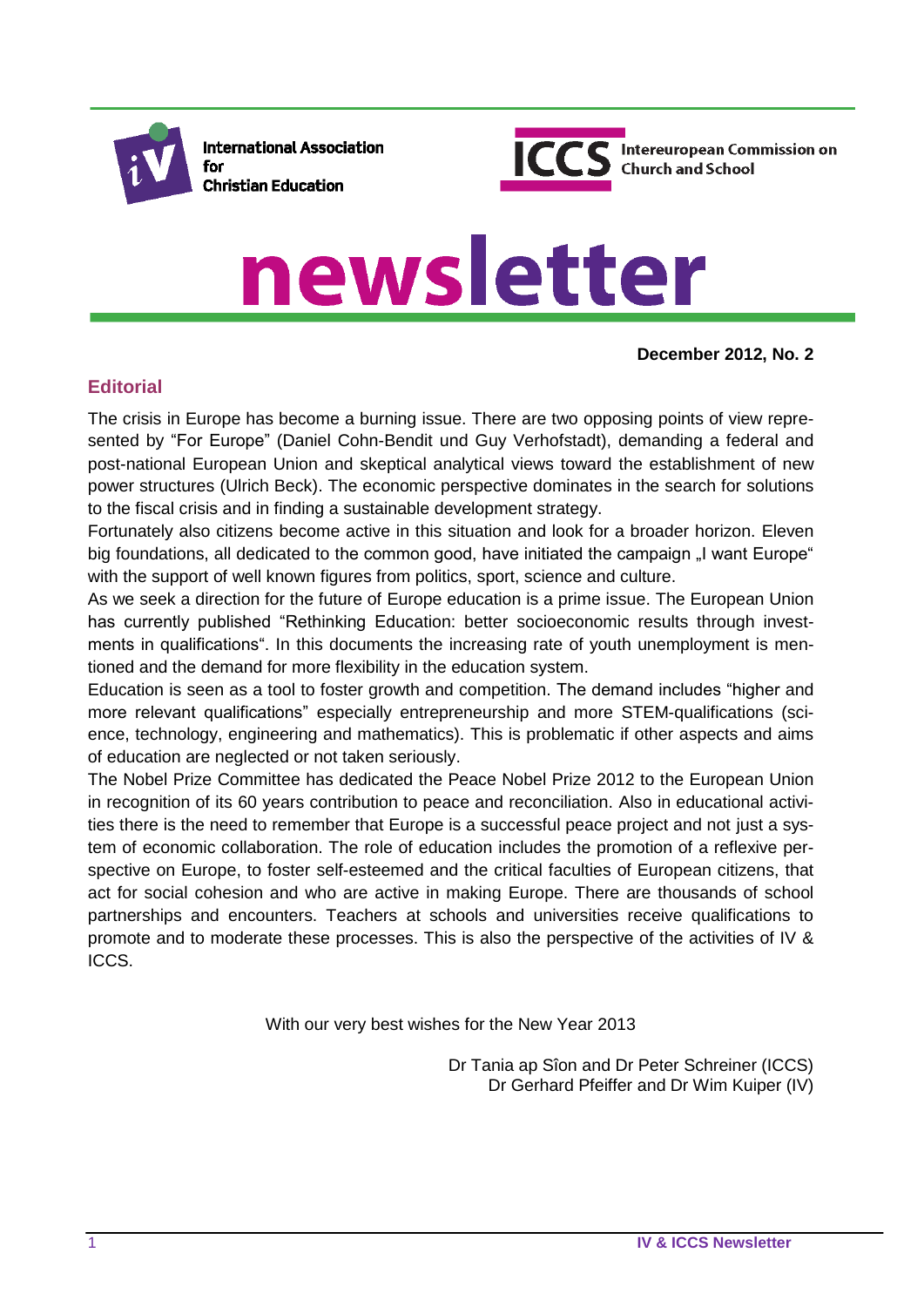# **Information from IV and ICCS**

# **IV: Board meeting in Münster**

Like the meeting in May this year the board meeting of IV in September 2012 was held in close connection with the meeting of the CoGREE steering group. The board met on 21<sup>st</sup> of September in Muenster and was warmly welcomed by the Comenius-Institut. As guests the president of ICCS, Dr Peter Schreiner as well as ICCS secretary Dr Tania ap Siôn (Wales/UK), attended the meeting. The staff member in the IV office, Kerstin Wiechmann, introduced the new budget procedure of the EKD that is taken over also by IV for practical reasons. It provides a more transparent presentation of the economic situation of IV. Other topics were a strategy for finding new members and the relationship with other European organizations such as EurECA (The European Educators' Christian Association) und ECNAIS (The European Council of National Associations of Independent Schools).

In the planning of activities of the organization for 2013 and further on it became crystal clear that there are common interests between IV, ICCS and CoGREE Common ideas include producing synergy by close cooperation in preparing conferences and seminars, to safe resources and to have a broader audience.

## **IV: Workshop at AEED Jubilee**

On 24<sup>th</sup> of November 2012 the Arbeitsgemeinschaft Evangelischer Erzieher in Deutschland e. V. (AEED) celebrated its 60th anniversary by organizing a conference at the Hans-Lilje-Haus in Hanover. The theme was: Connecting, supporting, organizing in service training – self understanding and mission of Protestant teacher associations.

Prof. Dr. Fulbert Steffensky delivered a key note address on "Wishes for the Religious Education of my grandchildren", church officer Birgit Sendler-Koschel (EKD) gave the sermon at the festive worship. Rita Révész und Dr Gerhard Pfeiffer (IV) introduced the work of "Protestant teacher associations in Europe" in a workshop. The AEED is one of the biggest members of IV. Further information about the meeting is provided at the website of the AEED (www.aeed.de).

## **IV: General Assembly in Teschen**

The "Protestant Society" (Towarzystwo Ewangelickie w Cieszynie), which is the owner of a school centre, was the host of the General Assembly of IV, held in in Teschen (Poland) on 09- 10 November 2012. About 25 delegates of member organisations, guests and speakers from eight countries came together in the hotel "Ondraszek" in Ustroń. They informed each other about the situation of Protestant schools in central and eastern Europe and discussed the issue of pastoral care in schools (main speaker Prof Dr Adrian Korczago, Warschau). As a new member of IV the network of schools from Austria "Verein der Freunde der Pilgrimschule" [\(www.pilgrimschule.at\)](http://www.pilgrimschule.at/) was accepted. Rita Révész (Budapest), who already served on the board of IV as an adviser was elected as an ordinary member of the board. Now the board is complete again. During the assembly the participants could visit the Protestant school centre in Teschen as well as the impressive Jesus-Church with the museum of Protestantism. Many participants could attend also the festive service at the Polish day of independence on the 11<sup>th</sup> of November.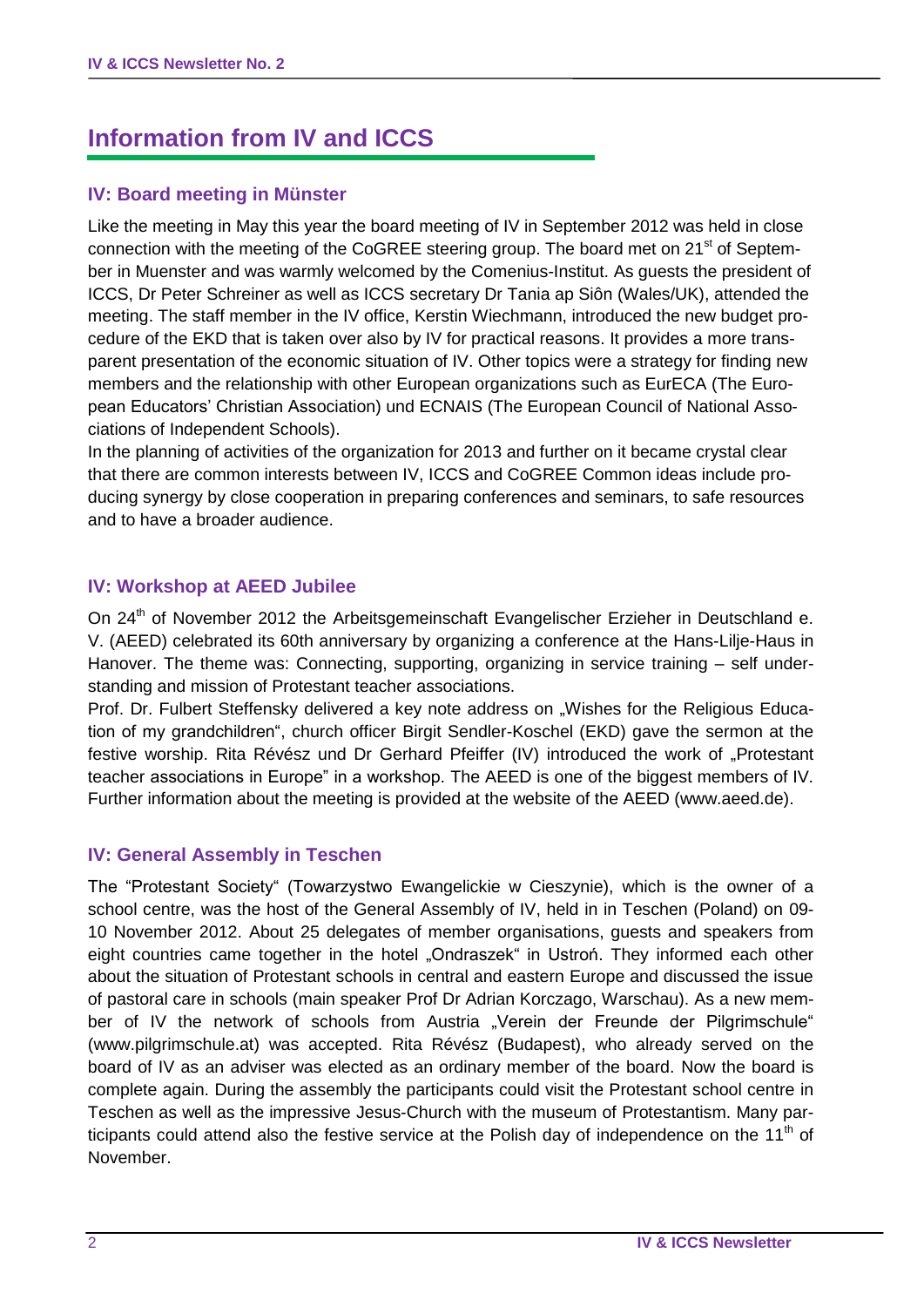### **IV & ICCS: Publication on Education for Democratic Citizenship**

The draft of a joint publication of ICCS & IV "Education for Democratic Citizenship in the Context of Europe. Introduction and Resources for Churches and Educators" was presented at the general assembly of IV in November. The first part includes an introduction in basic elements of EDC as well as a presentation of European and selected national initiatives. The second part contains of selected key documents and a commented list of resources. Expected feed back to the draft will be used to re-work and finalise the text. An online publication as well as a printed version is planned for the beginning of 2013. It is also planned to include the Conference of European Churches CEC as a co-editor.

# **IV & ICCS: EKD-Project ..500 Protestant Schools worldwide celebrate 500 Years of Reformation" – Preparatory Conference in Eisenach**

IV has agreed to take responsibility for the organisation of an international Conference that will take place from 10 to 12. April 2013 in Eisenach/Germany. The background is provided by a project initiated by the Evangelical Church in Germany (EKD). The aim of the project is to activate Protestant schools worldwide to organize contacts and exchanges with other schools. The international conference has the theme  $\sqrt{R}$ Responsibility for education in a free context – 500 Years of Reformation." It will be the starting event for creating an international network. It is planned to invite key persons from Protestant educational institutions from all over the world to discuss the frame and content of the project. Part of the project is to establish a website on the basis of a database for the participating schools.

#### **IV & ICCS: Study tour for head teachers to England & Wales**

From 16 to 20 April 2013 a second study tour for head teachers of European schools is planned. The theme of the study tour is: "Schools with a Christian religious character and Citizenship". Dr Tania ap Sîon, ICCS Sekretärin, and Prof David Lankshear will organize the program. It includes the participants an insight into religious education in schools, into the inspection system of Anglican schools as well as into the training courses of teachers. Invitation, program and more information are available at the IV-website [www.int-v.org.](http://www.int-v.org/)

## **ICCS & CoGREE: Interview with James Barnett on activities at the Council of Europe**

#### *Why is it important for ICCS to collaborate with the Council of Europe?*

Because we are an INGO with participative status, but it goes further than that. My work is chiefly concerned with the INGO conference. INGOs have firsthand experience of civil society, so they provide a range of expertise, people listen, we collaborate with people who work in this pan European Institution and we have opportunities to discuss issues with politicians. Religion is more prominent than it was, because the Council of Europe has organised colloquies related to education and religion. The recently founded (2009) European Wergeland Centre in Oslo is a Resource Centre for European Education for Intercultural Understanding, Human Rights and Democratic Citizenship which are contiguous issues with religion. A couple of years ago I was involved in a meeting at the North South Centre in Lisbon on "Freedom of Expression,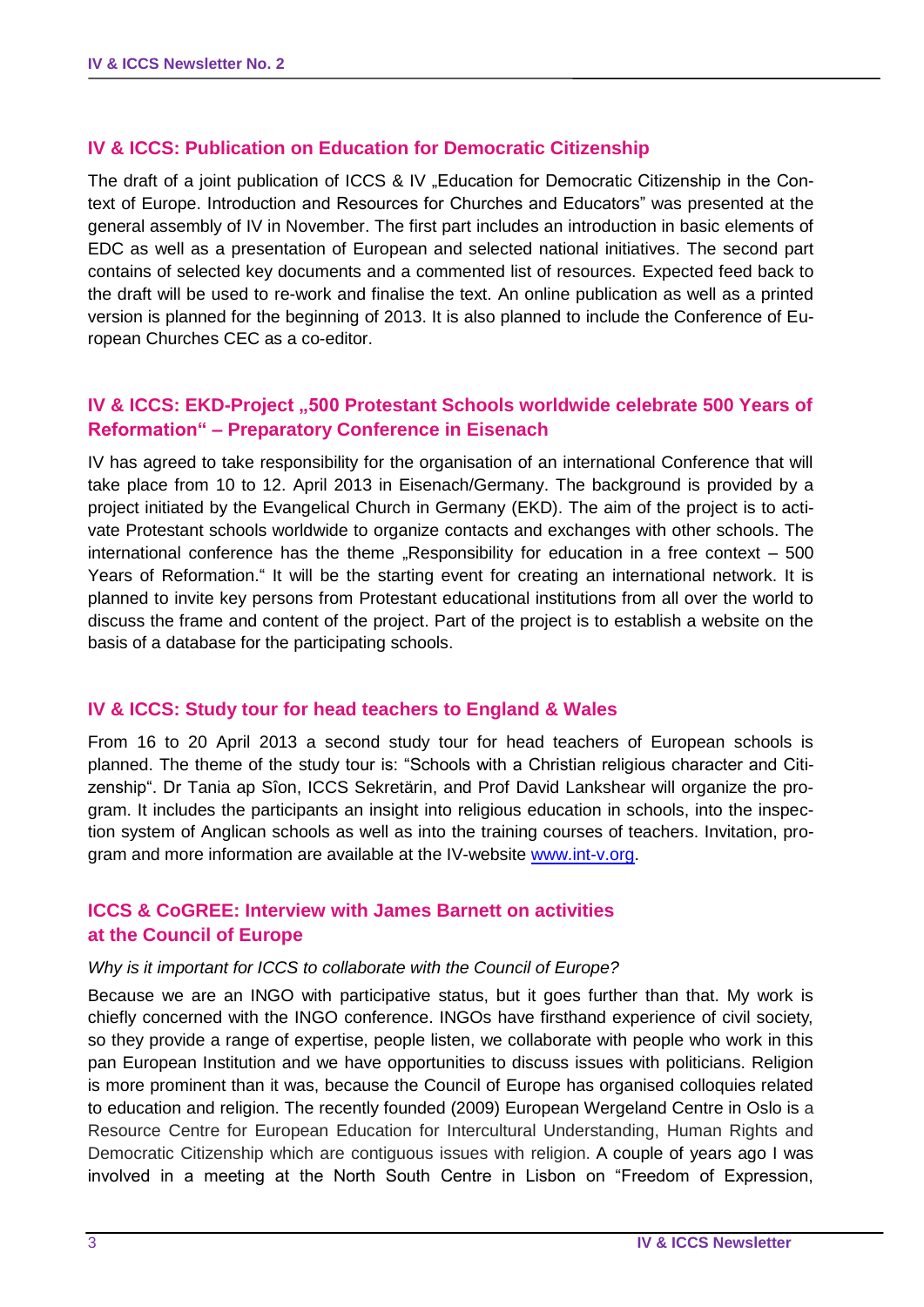Conscience and Religion". The North South Centre is another close partner of the Council of Europe. We need to hear and to be heard.

The Council of Europe is interested in teaching religious facts, which is not quite the same as religious education. We need to explain that religion involves more than teaching facts. It includes membership of a community, religious practice and so on, while believers in different traditions also refer to spiritual awareness. ICCS's involvement with church and school is, therefore, pertinent, though the CoE works with different religious traditions as well. This involves "transferable skills." For example I organised a ceremony at the Madni Mosque in Bradford last year with the COJEP - an INGO working with young people of Turkish origin. As representatives of INGOs we work together when we have common interests or competence. These are ways in which we influence thinking about issues that concern us.

#### *What can ICCS exactly do?*

We provide expertise in a large and complex organisation. Peter Schreiner is a member of the expert group on "Dimension of religions and non-religious convictions within intercultural education." I am an Anglican Priest, but my work has been in education in secondary schools, in lay training and in informing people about Europe. I preside a group that is producing a report on the religious Dimension of Intercultural Dialogue mentioned in the White Paper adopted by the Committee of Ministers in 2008. The multi-religious group also includes participation by people who are "without religion." We are concerned with

- non-confessional teaching about confessional issues,
- awareness of religious and non religious conviction
- discussing religion with young people so that we can live together in the context of European diversity.

Everyone knows that I am Christian, but it is important and quite proper to be able to work non confessionally. The model owes a lot to French *laïcité*, which is perceived as creating a neutral space in which people can live according to convictions that include different religions and no religion. In being a bridge between Church and school ICCS can contribute to the relationship of religious conviction and the religious neutrality of the Convention on Human Rights.

Religion also needs to be better understood. We can help to create a space not just for religious practice but also for informed judgement. The public school is a proper place for providing information about religion. ICCS is naturally involved in the field.

### *What perspectives do you see in the field of religion and education concerning the CoE and the EU?*

Because civil servants and politicians are very busy, they are concerned with "practical" issues. Nevertheless, good education about religion contributes to wellbeing in society. Unfortunately, when there is conflict religion is often a factor. Because it is also a source of inspiration for charitable organisations and indeed for INGOs, the former Council of Europe's Commissioner for Human Rights Mr Gil Roblès initiated a series of colloquies in which we looked at education and religion. In our INGO partnership I belong to the CINGO (Christian INGO) informal grouping. Members are involved in many aspects of humanitarian work. We are partners in the wider process implied by the *Charta Oecumenica*. That is a perspective to pursue.

I am also a member of the G3i - an international, inter-convictional and intercultural group that organises colloquies and other events in cooperation with the European Institutions. Convictional difference is important because there is no "agreed metaphysic" - we have lost an agreed language about human spiritual awareness and experience. The problem is that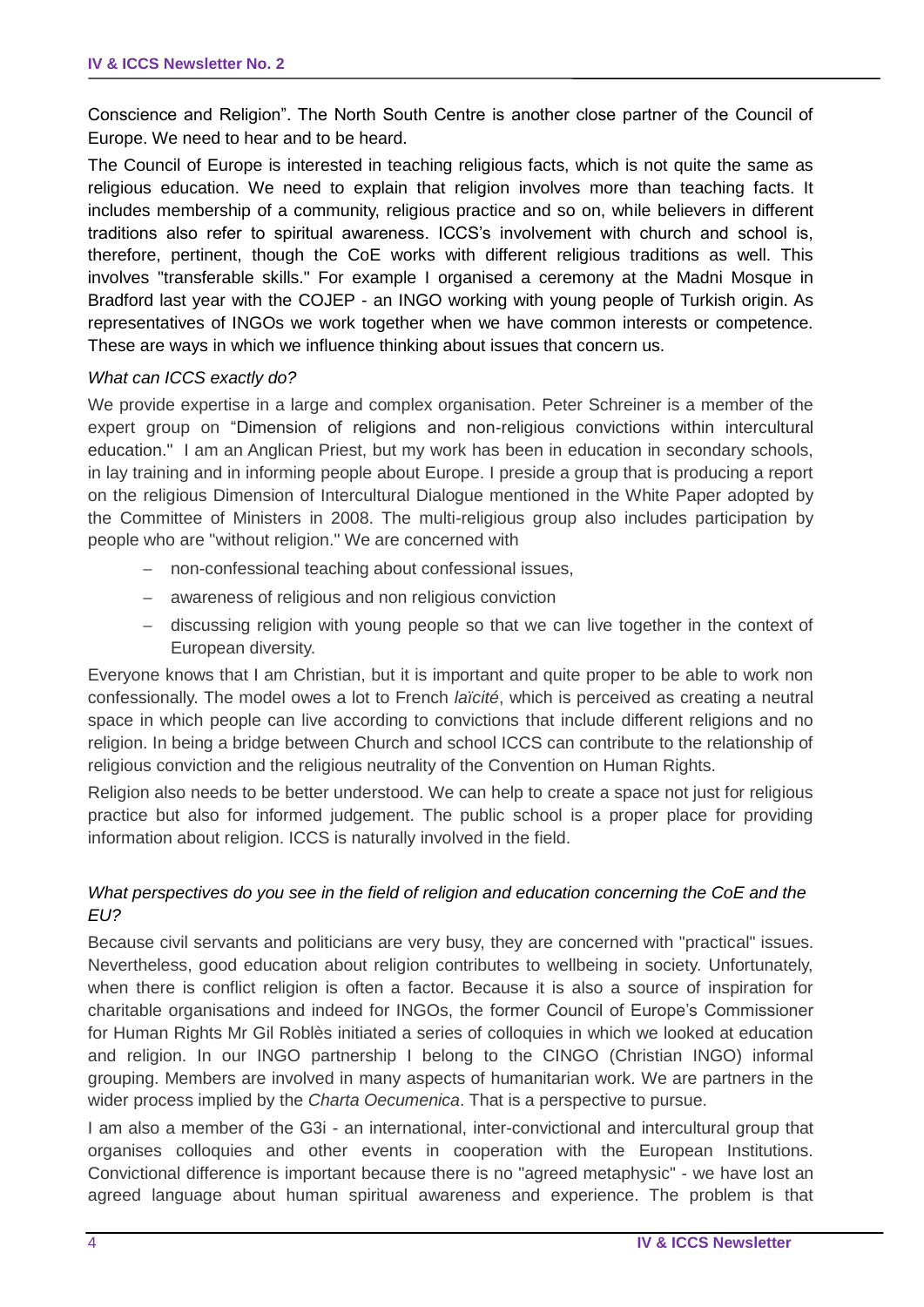European Institutions do not, cannot and must not know whether God exists, but they must recognise that many citizens have a view about religion and non religion. In that context we need meeting and dialogue among and between religious and non religious convictions.

We also need to be careful about the language. Conviction and certainty are not quite the same. Certainty is fixed, but convictions grow with us and evolve over the years of life. In dialogue with the Institutions we need that openness for ourselves, towards the institutions and towards other human beings. So religion and within it our own Christianity are important. That is why we need to work at issues that include the school and the church(es). I am convinced that it is important I believe that it can be done. I am sure that we can contribute. The *enjeu* is changing but ICCS is still a natural partner in the work. Like many INGO representatives my extended work provides links in a complex context.

#### **ICCS: New Correspondent from the Ukraine**

Since September there is a new ICCS Correspondent from the Ukraine. Dr. Vitaliy Khromets is associated professor in the department of Culture in the institute of Philosophical Pedagogy and Science and the connected Centre for Religious Education. Currently Dr. Khromets is working on a dissertation on Religious Education in the Ukraine. He is warmly welcomed in ICCS. The national correspondents of ICCS communicate and create links about issues of church and school between the national and the European level.

## **ICCS & CoGREE: Klingenthal Colloquium**

Can religious education contribute to social cohesion in Europe? This was the leading issue of the fifth colloquy organized by the Intereuropean Commission on Church and School ICCS and the Coordinating Group for Religion and Education in Europe CoGREE from 8 to 12 October 2012 in Klingenthal near Strasbourg. More than s 25 experts from 14 European countries came together to discuss theoretical, conceptual and practical education initiatives and approaches to "Social Cohesion, Religion and Education in the Context of Europe". A common finding of lectures and working groups has been that a stronger relationship is needed among research projects that deal with the "impact" of religious education for social cohesion as well as the recognition of the different national and regional contexts of Europe. Key notes of the colloquy from Prof. Bert Roebben (university of Dortmund), Prof Leslie Francis (Warwick), OKR'in Birgit Sendler Koschel, director of the education department of the EKD, Dr Valentin Kozhuharov, Prof Robert Jackson, Warwick, Katharina von Schnurbein, policy adviser of the European Commission(and as a member of BEPA = Buerau of European Policy Advisors responsible for dialogue with churches and religious communities, from James Barnett, representative of ICCS at the Council of Europe and from Peter Schreiner are available on the website of CoGREE [\(www.cogree.net](http://www.cogree.net/)) or will be available soon.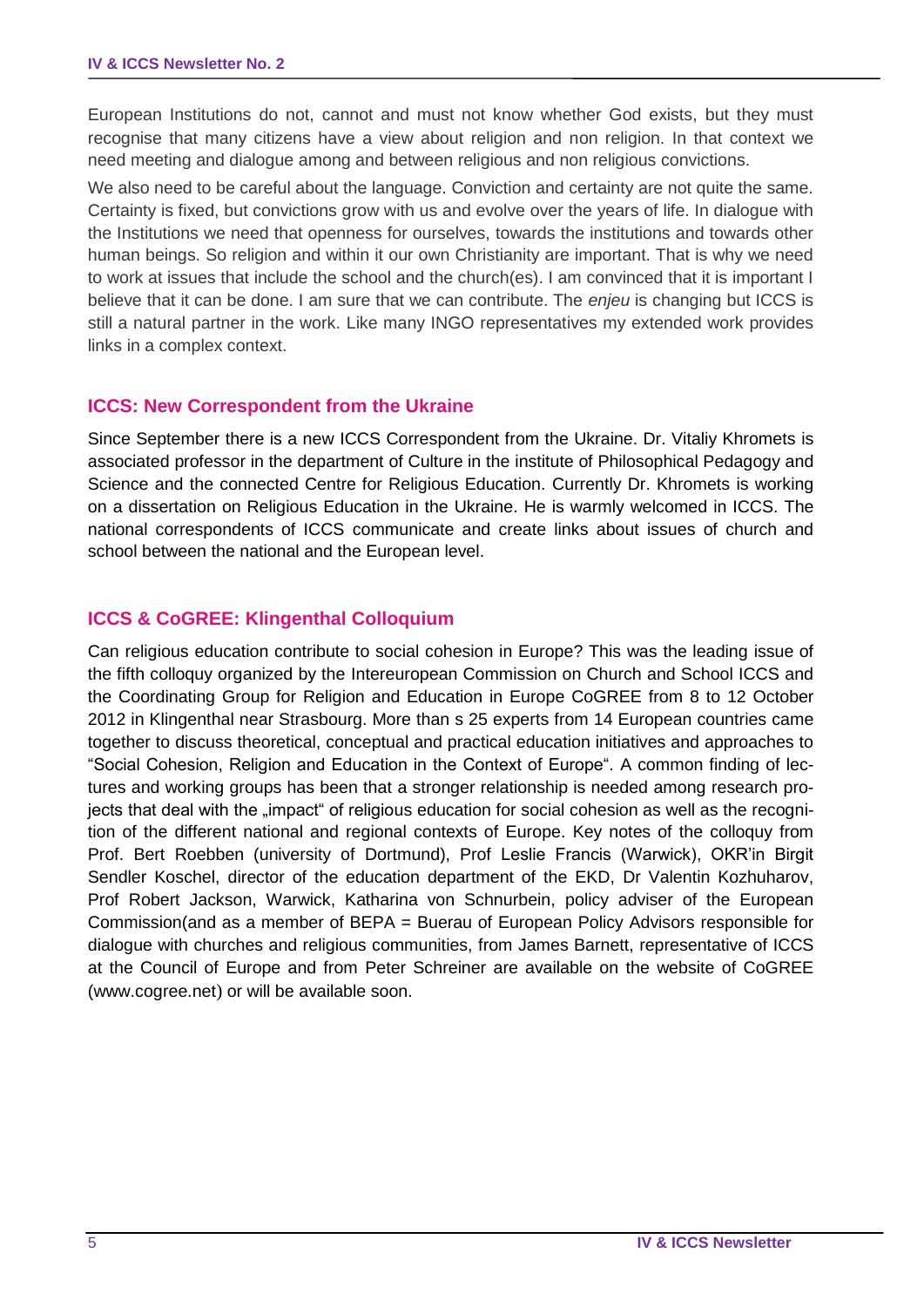#### **IV: News from Members**

#### *AKES: National Congress of Protestant Schools*

The Working Committee of Protestant Schools (AKES) organized its 5th National Congress from 13th to 14th September 2012 in Berlin with the theme:"A Protestant school is more." About 5000 educators followed the invitation with the motto: When you meet a child, you catch God red handed." More information as well as the key note of Prof. Dr. Christian Grethlein is available at: [www.bkes-2012.de.](http://www.bkes-2012.de/)

#### *ESS-EKD: German School Award for Protestant School Neuruppin*

The German School Award, presented by the Robert Bosch Foundation and partners, acknowledge educational activities and spread news about it all over Germany. There are the following categories: Encounter with diversity, quality of teaching, achievement, responsibility, school climate and school as a learning institution. The main prizewinner in 2012 is the Protestant School of Neuruppin [\(www.gymnasium-neuruppin.de\)](http://www.gymnasium-neuruppin.de/). The prize was presented by the former Federal President Dr. Roman Herzog. Congratulations.

# **CoGREE and member organizations**



### **CoGREE: Meeting of the Steering Group in Münster**

The second meeting of the CoGREE steering group in 2012 took place at the end of September in Münster. It was the last meeting with Elza Kuyk as CoGREE secretary. The steering group warmly thanked Elza for her commitment and gave her big thanks for her work. Now she has started to work as a political advisor at the theological faculty at the Free University of Amsterdam. At the meeting the coming CoGREE Conference in 2013 was prepared. It has the working title: "Religion in Schools in Europe: Research – Politics – Practice" (see underneath). The group has also worked on a revision of the working paper in progress on key issues for the CoGREE activities. Now the following revised structure should be used: 1. Why is this an important issue and for whom is it important? 2. What is the state of art of research and discourse? 3. What can be the role of CoGREE and its member organisations? The work will be focused on the rights of the child to religion and religious education as well as on religion in the public sphere and as a factor of social cohesion. The next meeting of the steering group will be on 14th and 15th of June 2013.

#### **CoGREE: Preparing a Congress in 2013**

From 20th to 22nd of November 2013 a European Congress of CoGREE will take place in cooperation with the Besturenraad and other partners in the Netherlands. A draft program was worked out in a preparatory group with Elza Kuyk, Dr Gerhard Pfeiffer and Prof David Lankshear as members. The working title for the Congress is: "Religion in schools in Europe: Research, Politics and Practice." The aim of the event is to contribute to a dialogue between politicians, academics and practitioners about the awareness, the value and the specific place of religion in school. Although the relation between religion and school is organised in different ways in national contexts, common challenges appear on a comparative European perspective.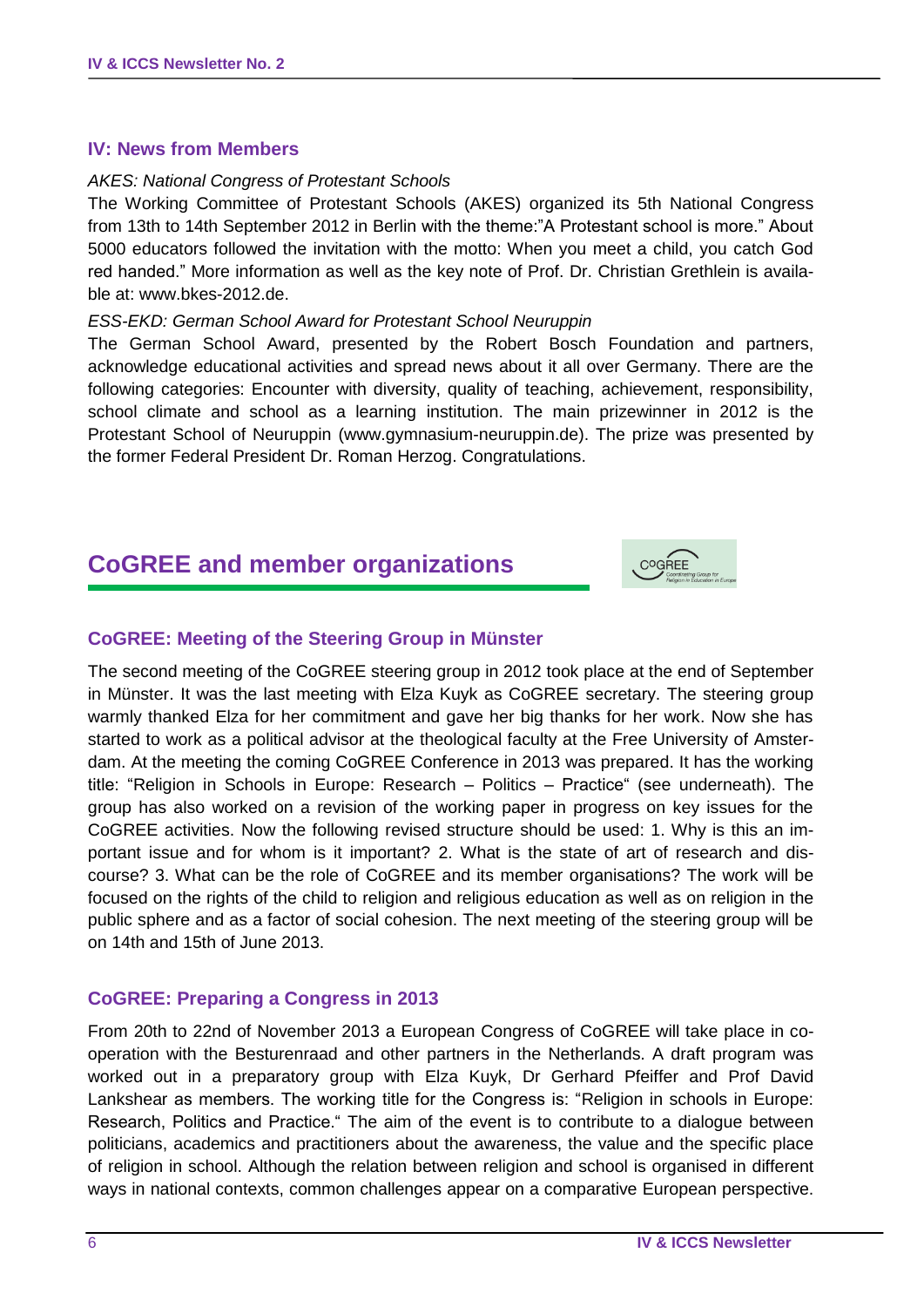As part of the programme national and European oriented examples will be presented in a series of workshops, in a panel issues in relation to the political responsibility for religion in education will be discussed. Also key notes will be part of the planned programme. The place of the event will be announced beginning of 2013 and then more information will be available.

#### **EFTRE: Conference in Malmö 2013**

The next European conference of EFTRE will take place at the University of Malmö from 21st to 24th of August 2013. The theme is: "Religion and Relationship: Dealing with Differences." Invited are religious education teachers, teachers of ethics and citizenship from all over Europe. The program includes lectures, workshops, seminars and language groups. More information about the program and on how to register is available at [www.eftre.net.](http://www.eftre.net/)

# **CEC and CPCE**

### **CEC: Activities of the working group "Education"**

The working group on education of the Conference of European Churches has being active with Education for Democratic Citizenship and the Strategic Framework for European cooperation in



education and training (ET 2020). Concerning the first issue a conference was organized that worked out a number of proposals for action of the member churches of CEC. For the second issue a briefing paper was worked out promoting participation of member churches in national activities to implement the Strategic Framework. Now the executive

committee of CSC has decided to make education for democratic citizenship the main issue of the coming plenary in April 2013. Also the activities of the Council of Europe and the European Union will be presented there. At the meeting of the working group at the beginning of December a workshop was planned concerning action programmes and project lines of the EU. This will take place in June 2013. Also the ICCS & IV publication on EDC was discussed and it is suggested that CSC should become a co-editor.

#### **CEC: Revision process and General Assembly in Budapest 2013**

The 14th General Assembly of CEC will take place from 3rd to 8th of July 2013 in Budapest. The theme is: "And now what you are waiting for? CEC and its mission in a Changing Europe". The focus of the Assembly will be decisions to revise the constitution, the mandate and the working methods of CEC. In a consultation process member churches and associated organizations could send in their comment to the proposal of the revision working group. ICCS and IV have mentioned in their statements the importance of the collaboration of CEC with the associated member organizations especially in the issue oriented work of CEC. There is a fear that the proposed restructuring process will abolish the status of associated organizations in the new framework of CEC and that future cooperation can be organized only rather loosely or at specific selected occasions.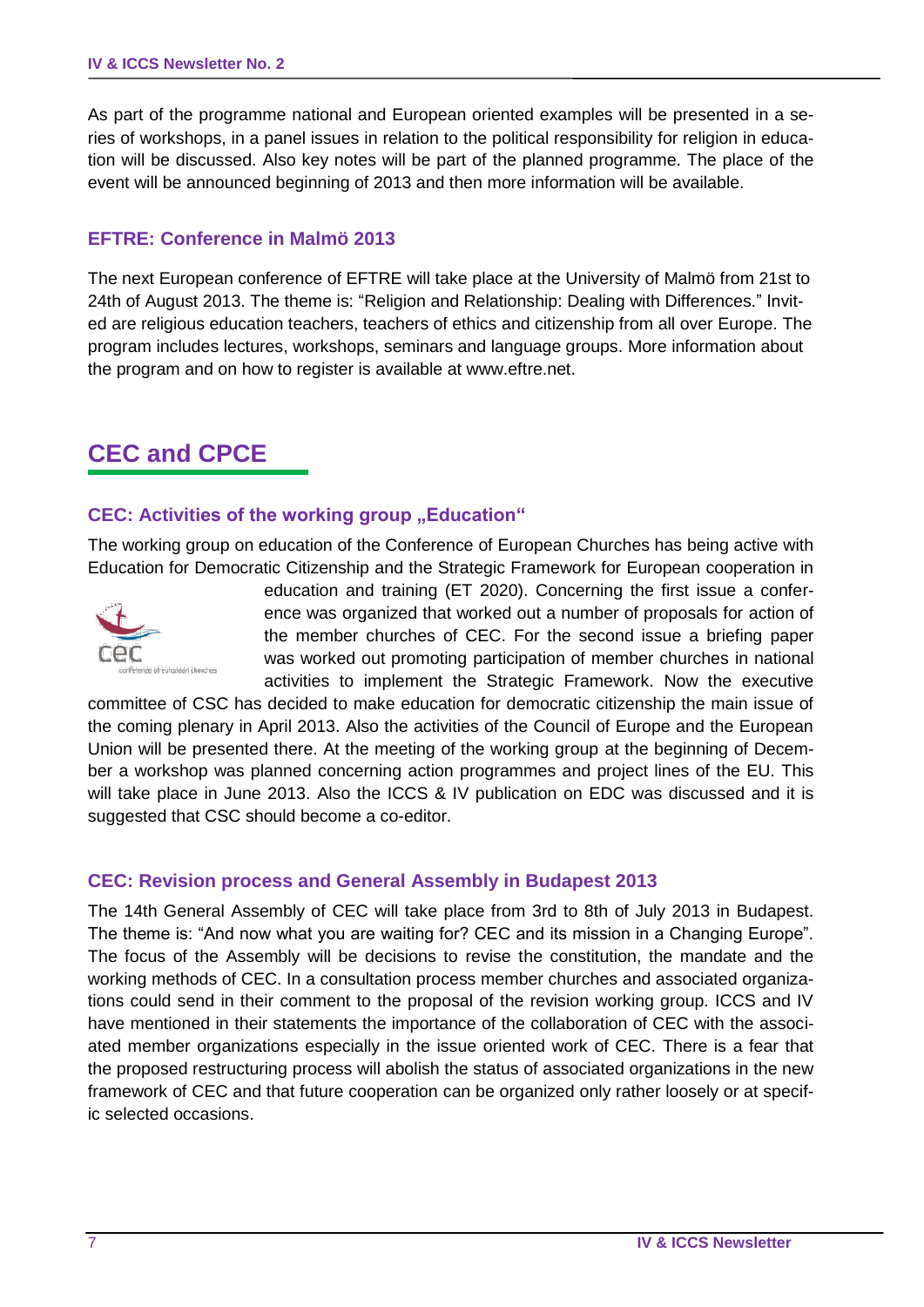#### **CPCE: General Assembly in Florence and Publication**

It seems that the publication on "Formation of Faith. Handing down Faith in European Protestantism" edited by Martin Friedrich and Hans Jürgen Luibl (2012), Leipzig: Evangelische Verlagsanstalt, as well as the consultation on "Education for the Future - between Qualification ande Orientation" in September 2011 in Tutzing near Munich will be the only concrete efforts concerning the decision of the General Assembly of CPCE 2006 in Budapest to organize a project on Education, Protestantism and Europe. The first activity has the aim "to describe education in faith as a future way for the churches and to sketch out the Protestant contribution for future European work on education." Those who expected from the General Assembly fresh impulses for dealing with education as a future working issue must be disappointed. The final report of the 7th General Assembly includes decisions on working areas such as church community, plurality of religions and interconfessional dialogues. Also a project was launched on "Europa reformata," celebrating 500 years of reformation. As part of "further working issues" the regional group on South-East-Europe is asked to organize a study on "Education for the Future" but without further ideas about what exactly the study should deal with. Is this more than a fig leaf?

# **Council of Europe and European Union**





#### **Council of Europe: Conference on EDC und HRE**

The conference on "Human Rights and Democracy in Action - Looking Ahead" (29 to 30 November in Strasbourg) has had the aim to summarize what activities have taken place in the field of Education for Democratic Citizenship and Human Rights Education (EDC/HRE) and to discuss impulses for further activities in this field.

Among the more than 200 participants also Vincent Dubois and Richard Fischer attended on behalf of the working group "Education" of CEC. A special emphasis at the conference was to look at how the European Charter on EDC/HRE is implemented in the

member states so far. Also a new edition of the Manual for Human Rights Education with Young People COMPASS was presented.

### **European Union: Recommendation for the Validation of non-formal and informal learning experiences**

The European Commission has launched a Recommendation of the Council on "the validation of non-formal and informal learning". The aim of this initiative is to introduce a national system that gives an opportunity to all citizens to make visible what they have learnt outside school and to use it for their career or further learning. Validation of non-formal and informal learning expe